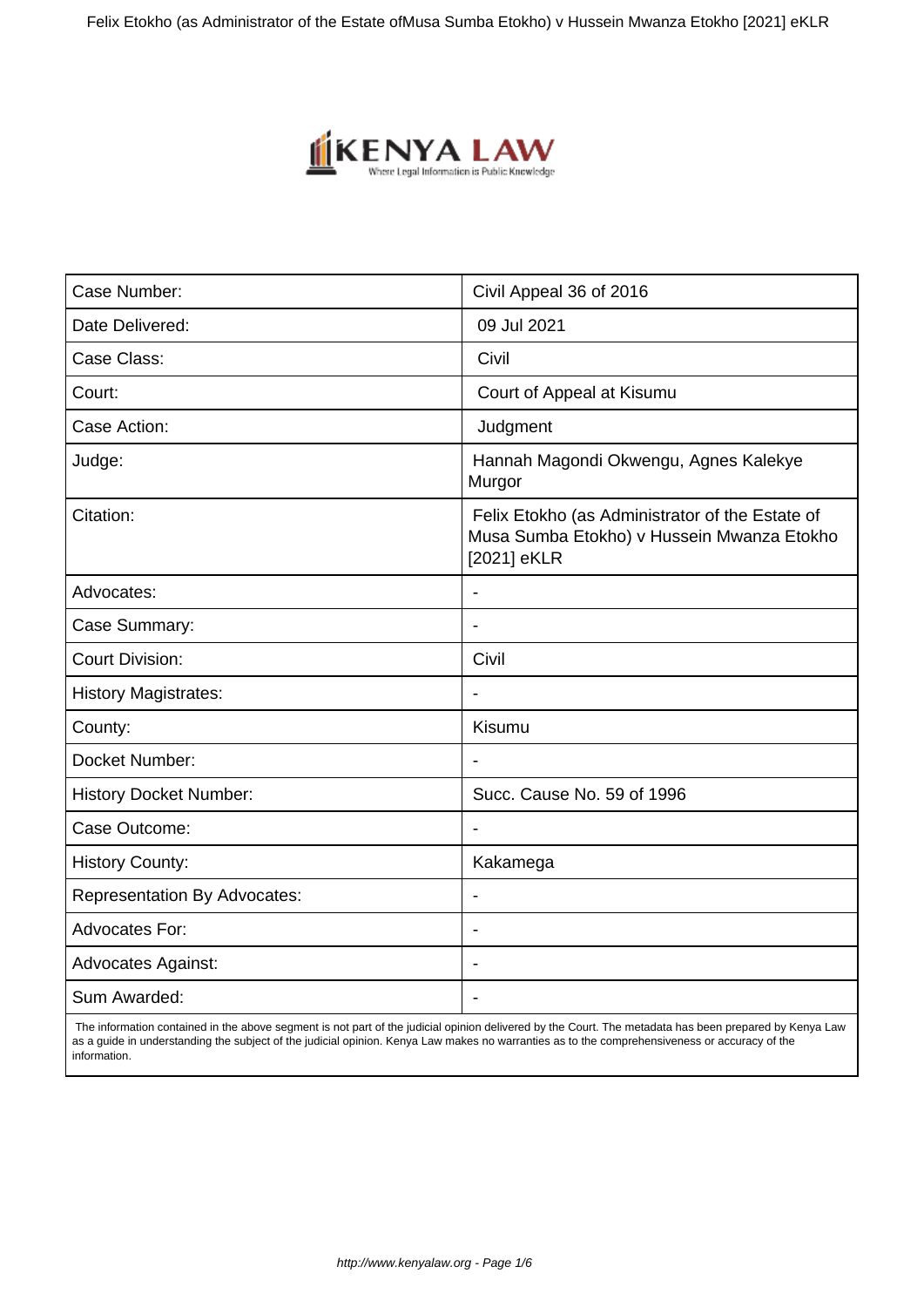# **IN THE COURT OF APPEAL**

#### **AT KISUMU**

#### **CIVIL APPEAL NO. 36 OF 2016**

# **(CORAM: KOOME, OKWENGU & MURGOR, JJ.A)**

#### **BETWEEN**

#### **FELIX ETOKHO**

**(***As administrator of the Estate of* **MUSA SUMBA ETOKHO).................................APPELLANT**

**AND**

**HUSSEIN MWANZA ETOKHO...................................................................................................RESPONDENT**

*(An appeal from the Judgement of the High Court of Kenya at Kakamega (Sitati, J.)*

*delivered on the 29th July, 2015 in Kakamega HC Succ. Cause No. 59 of 1996)*

*\*\*\*\*\*\*\*\*\*\*\*\*\*\*\*\*\*\*\*\*\*\*\*\*\*\*\*\*\*\*\*\*\*\*\*\*\*\*\*\*\*\*\*\*\*\*\*\*\*\**

# **JUDGMENT OF OKWENGU, JA**

[**1**] This is an appeal arising from the judgement of the High Court of Kenya (**Sitati, J**) in a succession dispute that has been pending since 1996. The judgment was in regard to two applications, one brought by **Musa Simba Etokho (Musa**), who is now deceased. The appellant **Felix Etokho** is the administrator of the estate of Musa.

[**2**] The first application dated 28th December, 2013 was brought by Musa, who was one of the two joint administrators of the estate of **Ishmael Etokho** (deceased). The estate included North Wanga/Mayoni/276 (**suit land**), and the grant was confirmed on 30th June 1998. In his application, Musa claimed that the land registrar had found that the suit land had been grossly interfered with, subdivided and distributed in total disregard of the confirmed grant. He therefore sought to have all titles issued out of the suit land contrary to the confirmed grant issued on 30th June, 1998, cancelled. [**3**] The second application dated 5th November, 2014 is said to have been brought by interested party No. 49. It is not clear, but we assume that **Patrick Sakwa Nyendwe** (Patrick), who swore the affidavit in support of the motion is the 49th interested party. Patrick sought to have rulings and orders that had been made by the High Court on 27th September, 2012 and 29th August, 2013, relating to cancellation and nullification of titles arising from the suit land and all consequential orders, reviewed and/or set aside. His motion was anchored on grounds, *inter alia*, that the orders were obtained as a result of material non-disclosure; and that nullification and cancellation of titles cannot be done in a succession cause. Patrick also claims that although he was not a party to the proceedings, the orders are prejudicial to him and will cause him irreparable loss.

[**4**] Upon hearing the two applications, the learned Judge dismissed Musa's application as having no merit. The learned Judge declined to issue the orders sought by the interested party, holding that no useful purpose would be served by issuing him with such orders. Patrick has not lodged any appeal in regard to the dismissal of his application. The appellant has lodged an appeal on behalf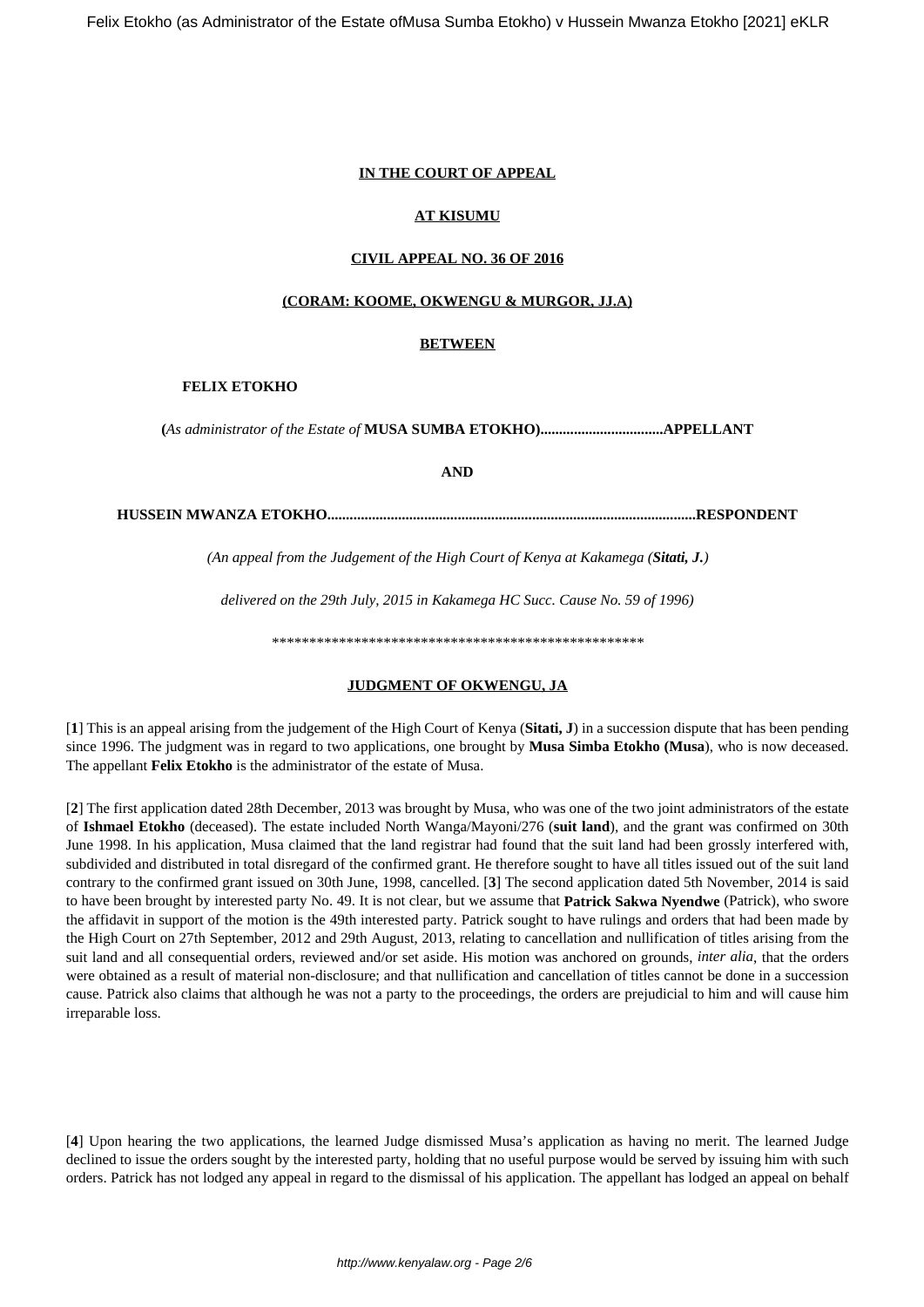of Musa's estate in which he has raised 12 grounds.

[**5**] In the memorandum of appeal, the learned Judge is faulted, *inter alia*, for: reopening the distribution of the estate rather than enforcing the implementation of the confirmed grant; framing wrong issues concerning the revocation or annulment of the grant, instead of implementation of the confirmed grant; misapplying the provisions of section 76 of the law of Succession Act; misinterpreting section 93(1) of the law of Succession Act; and failing to do substantial justice to the parties.

[**6**] The appellant has filed written submissions in which he relies on **Joash Ochieng Ougo & Anor vs Virginia Edith Wambui Otieno [1987] eKLR,** where the Court issued an order of injunction because the learned Judge of the High Court failed to take into consideration all the relevant facts and issues. The appellant also relied on **Kenya Airports Authority vs Mitubell Welfare Society & 2 others [2016] eKLR,** where the Court faulted the High Court for failing to properly evaluate the pleadings and the evidence on record, and to take into account critical aspects of evidence relating to the flight path to Wilson Airport. The appellant urged the Court to allow the appeal as the learned Judge misinterpreted and misapplied the law.

[**7**] The respondent, **Hussein Mwanza Etokho** who was the other joint administrator of the estate of Ishmael Etokho (deceased), had opposed Musa's application contending that it was brought in bad faith and was a mere afterthought aimed at frustrating the beneficiaries of the estate. The respondent did not however file any written submissions to the appeal.

[**8**] Hearing of the appeal proceeded by way of the GoToMeeting online platform. Learned counsel Mr. Mokaya Momanyi for the appellant though served with a hearing notice and the link for the platform, was absent. Ms. E. Chunge was present for the respondent, while Ms. Simiyu who held brief for Mr. Osundwa for Patrick was present. Ms. Simiyu confirmed that they had not filed any written submissions. Although given opportunity to address the Court on the online platform, Ms. Simiyu did not make any oral submissions. Ms. Chunge tried to address the Court but experienced technical problems and was unable to do so. She later wrote an email in which she informed the Court that her efforts to address the Court were frustrated by technical problems and reiterated that the respondent was supporting the judgment of the High Court and was relying on the submissions that he had made in the High Court at pages 415-419 of the record of appeal.

[**9**] This being a first appeal, the obligation of the Court as a first appellate court is to reconsider and re-analyse the evidence that was adduced before the trial court, and the judgment of the learned Judge, in order to arrive at its own conclusions in determining whether the learned Judge arrived at the proper decision. (**Selle vs Associated Motorboat Company [1968] EA 123, Kenya Ports Authority vs Kuston (Kenya) Limited [2009] 2EA 212**).

[**10**] Being alive to this obligation, I have considered the record of appeal, the written submissions that were availed to the Court, and the applicable law. It is not disputed that the grant relating to the estate of Ishmael Etokho (deceased) was confirmed on 30th June 1998, and that Musa was one of the administrators charged with the distribution of the grant. In fact, the record of appeal shows that the grant was confirmed following a consent that was recorded in court on 26th March, 1998 wherein Musa was included as a co-administrator and mode of distribution was agreed.

[**11**] In his application, Musa sought to have titles arising from the suit land, contrary to the confirmed grant, nullified and cancelled. From the confirmation of grant, it is clear that the suit land formed the core of Ishmael's estate, and that this is what was distributed to the beneficiaries at the time of confirmation of the grant.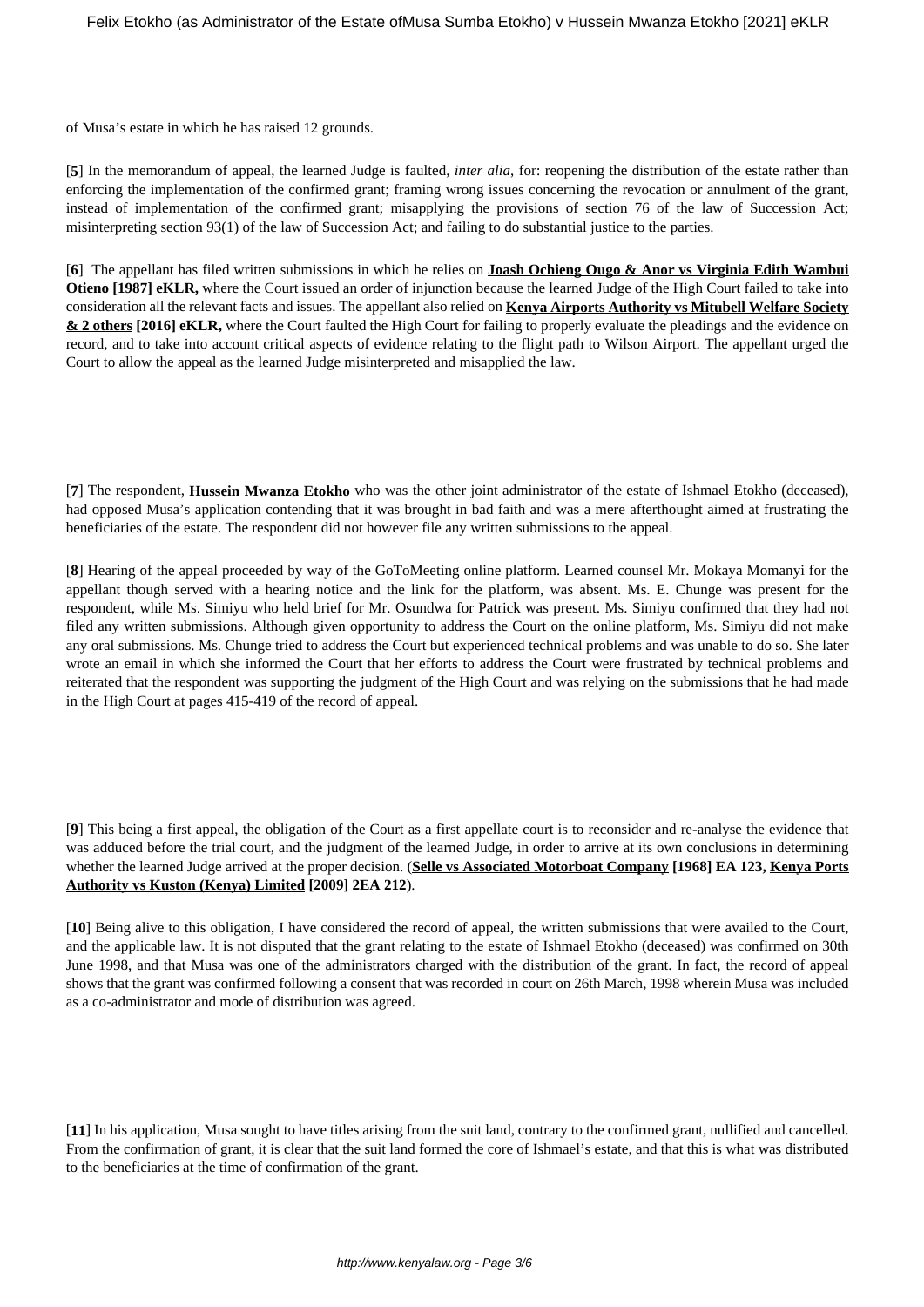[12] In her judgment, the learned Judge stated as follows:

*"22. …the only issue that falls for determination is whether all titles issued out of the suit land should be cancelled and therefore whether all the survey that was carried out on the suit land 'contrary' to the confirmed grant should be annulled. What this means is that the confirmed grant herein should also be revoked and/or annulled.*

*…*

*27. It is also worth noting that the applicant's complaint concerns the apparent difficulty on the part of the District Land Registrar and the District Surveyor in carrying out an (sic) implementing the confirmed grant. It would therefore appear to this court that the applicant is saying that the confirmation of the grant was not taken through the correct process, but the record does not support him. As has been argued by those who are opposed to the application, this court is not the proper forum for the applicant to ventilate his case for cancellation of titles that have been created out of a lawful process involving subdivision of the suit land after confirmation of the grant herein.*

*28. I also find and hold that the titles sought to be cancelled or revoked are protected by the provisions of Section 93(1) of the Law of Succession Act which provides that transfer of any interest in property, whether real or personal by the original personal representative remains unaffected by the revocation of the grant, even in cases where the purchaser has notice that all debts, liabilities and other expenses which take priority have neither been provided for nor discharged. What this means is that even if the applicant had satisfied the requirements of Section*

*76 of the Law of Succession Act for revocation of grant, the impugned titles would not necessary be cancelled and or revoked.*

*29. The true picture in this case is that the sub-division of the suit land was done by the applicant and his co-administrators. The documents availed to the court through the replying affidavits clearly show that the administrators were all present during subdivisions and sale of the various portions to the interested parties. The alleged difficulty on the part of the District Land Surveyor is only in the mind of the applicant. Hussein Mwanza Etokho, the applicant's co- administrator, admitted in his papers filed in Court that he and the applicant sold the parcels of land to the interested parties after confirmation of grant and not before."*

[**13**] Musa invoked sections 45 and 47 of the Law of Succession Act in his notice of motion. Section 47 gives the High Court jurisdiction to entertain any application and to determine any dispute under the Law of Succession Act, and make orders as may be expedient. The substantive provision that was invoked by Musa is in effect section 45 of the Law of Succession Act that provides that no person shall intermeddle with the property of a deceased person, except as authorized by written law or by a grant of representation. It also provides a penal section for any person who intermeddles with such estate.

[**14**] This means that for Musa to rely on section 45 of the Law of Succession Act, he needed to prove that there has been interference with the estate of Ishmael and clearly identify the person or persons who had interfered with the estate, and the fact that they had no authority, and the manner in which they had intermeddled with it, as the latter would determine whether such an application could be dealt with in the succession matter, or whether it would require separate proceedings.

[**15**] It is apparent from the record, that the estate of Ishmael was distributed and that there are third parties who have subsequently acquired interest in some of the properties following subdivision. Musa cannot therefore make a general assertion that the suit land has been grossly interfered with, without clearly specifying the portion interfered with and by whom. Moreover, Musa and Hussein were the administrators who were charged with the responsibility of distributing the estate in accordance with the confirmed grant. The learned Judge properly found that this was done. Once the distribution of the estate was done, the role of the administrators was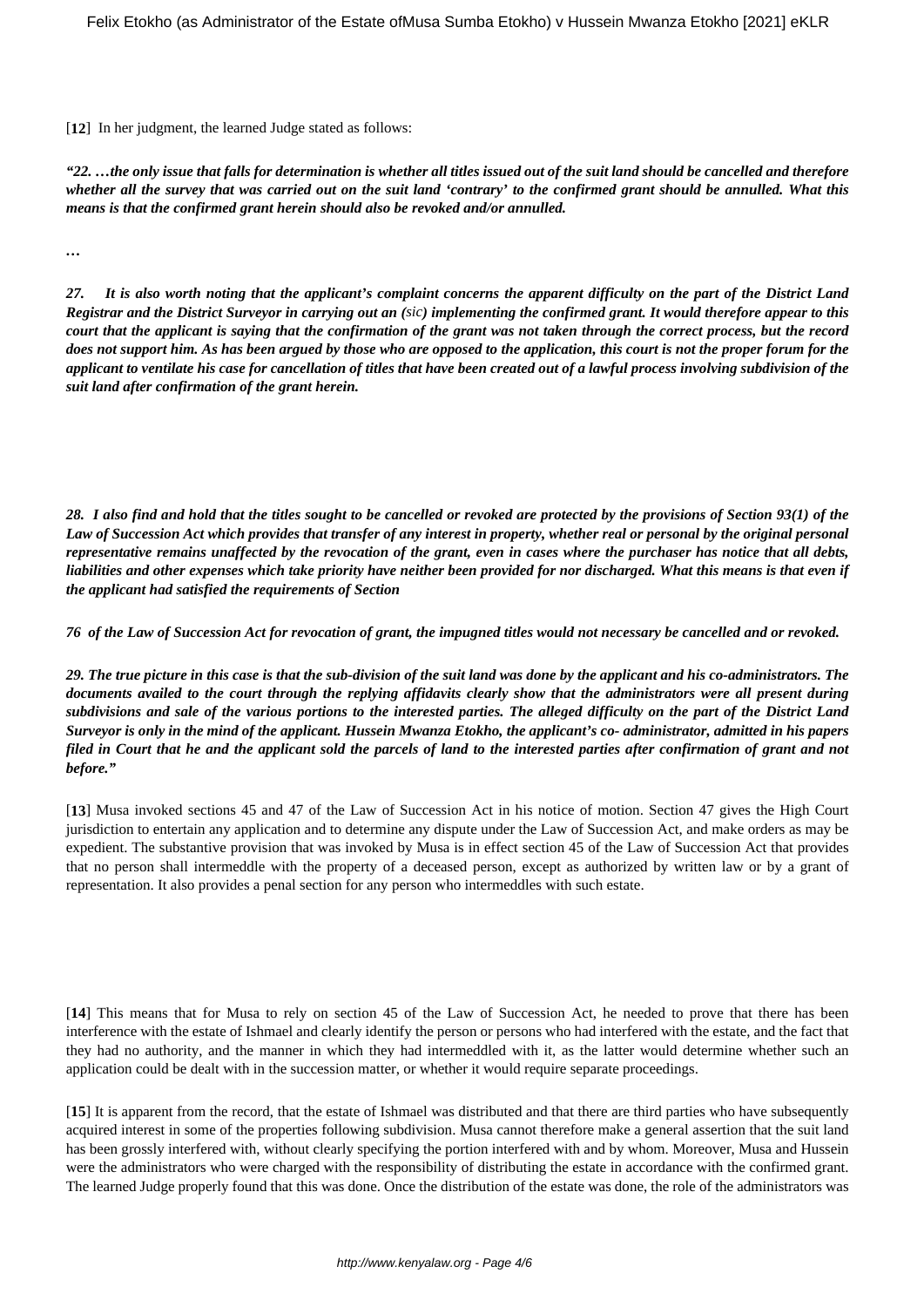finished, and if there was any complaint regarding a particular sub-division, it was for the beneficiary of that particular portion to take up the matter. Musa therefore failed to establish any intermeddling with the estate.

[**16**] Musa did not move the court as a beneficiary, but as an administrator. As observed by the learned Judge, the general complaint made by Musa is in effect challenging the confirmation and distribution of the grant, and this could only be done if the threshold in section 76 of the Law of Succession Act was met. However, there was no evidence adduced to show that the proceedings to obtain the confirmation of grant issued on 30th June, 1998 were defective, or that the grant was obtained fraudulently by making of a false statement or concealment of material fact, or that the grant had become useless and inoperative. Section 76 of the Law of Succession Act was therefore inapplicable.

[**17**] I come to the conclusion that the learned Judge came to the right conclusion in dismissing Musa's application. The learned Judge did not re-open the distribution of Ishmael's estate, nor did she entertain any claims from purchasers. The learned Judge merely used the evidence regarding the distribution, the subdivisions and subsequent sale of some of the subdivisions, as background information. The learned Judge cannot be faulted for considering evidence of interested parties such as Patrick who are likely to be affected by the orders sought by Musa.

[**18**] In my view this appeal has no merit. As my sister Murgor, JA is of the same view, the appeal is dismissed with costs.

This judgment has been delivered in accordance with section 32(3) of the Court of Appeal Rules, Koome, JA (as she then was) having been appointed Chief Justice.

# **Dated and delivered at Nairobi this 9th day of June, 2021.**

# **HANNAH OKWENGU**

**.................................................**

# **JUDGE OF APPEAL**

I certify that this is a true copy of the original.

*Signed*

# **DEPUTY REGISTRAR**

# **IN THE COURT OF APPEAL**

# **AT KISUMU**